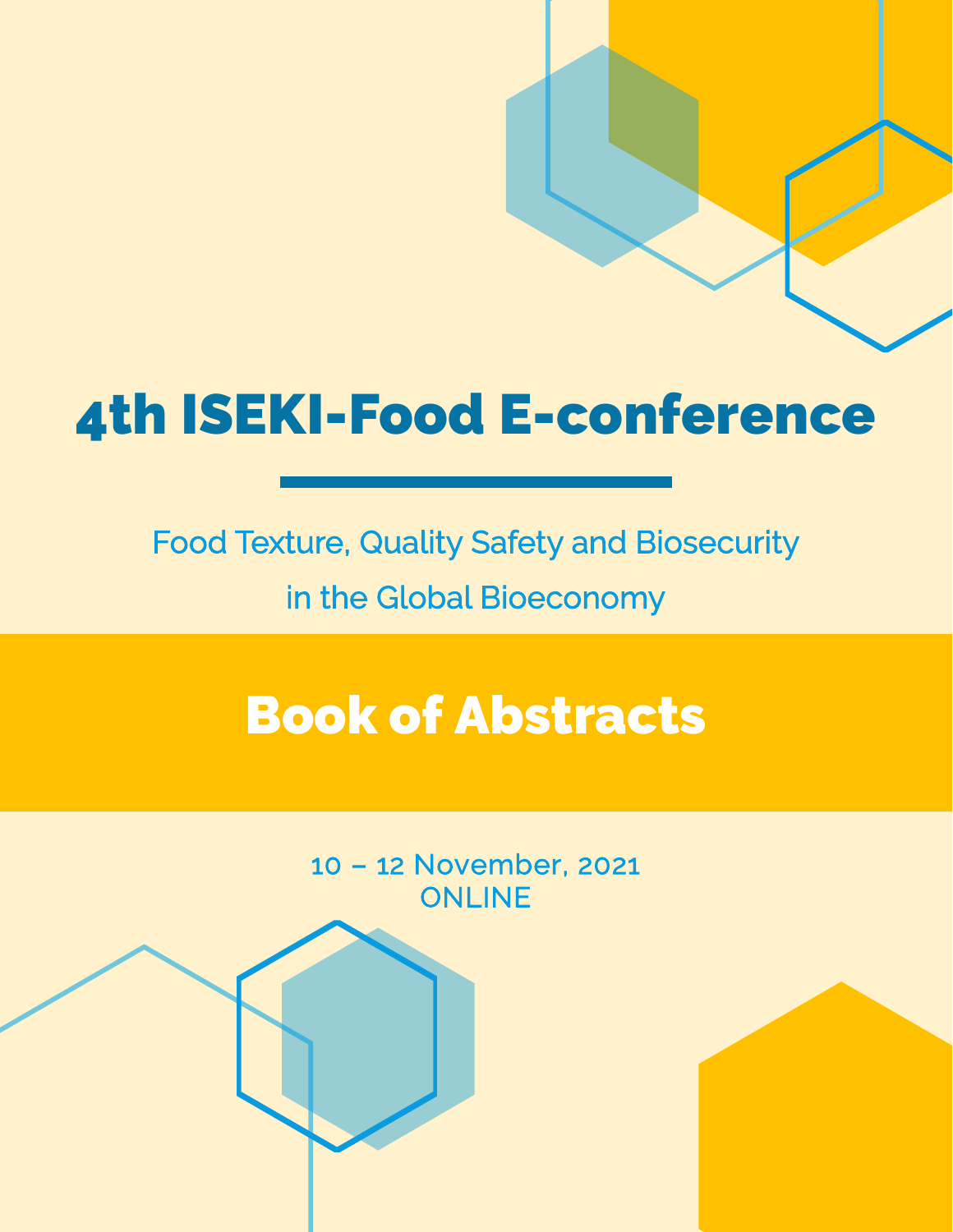### ISEKI Food Association



## BOOK OF ABSTRACTS

# ISEKI E-conferences

### Food Texture, Quality Safety and Biosecurity in the Global Bioeconomy

### 10-12 November 2021.

TIMISOARA 2021 ISBN 978-606-785-162-5.

**Editors** 

Nicoleta Hadaruga, Adrian Rivis, Liliana Tudoreanu,

Anita Habershuber

1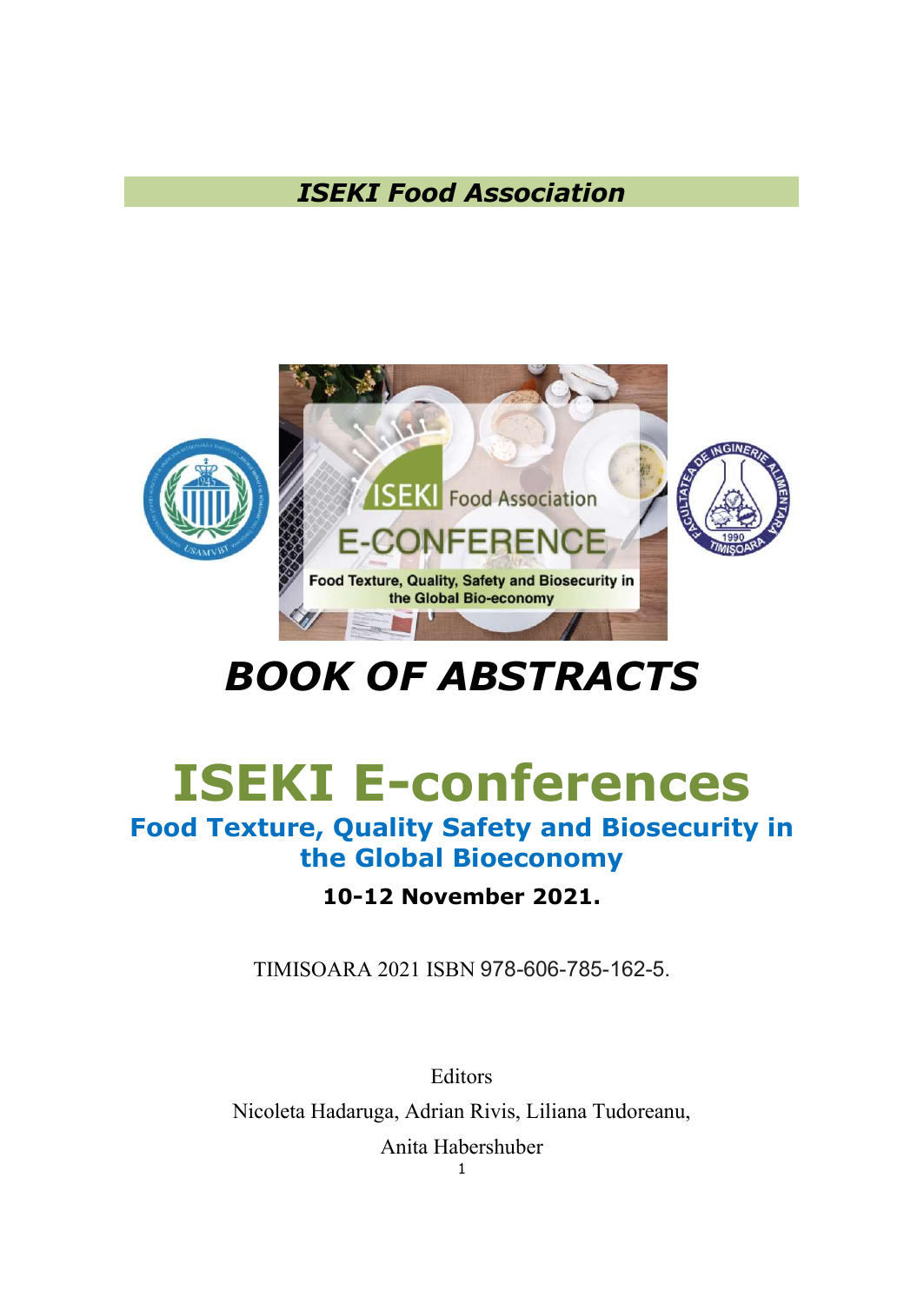**ISEKI E-conferences** 

GD



*<u>ISEKI</u> Food Association Food Texture, Quality Safety and Biosecurity in the Global Bioeconomy* 

#### **OP&CII\_8**

#### **HIGH-PRESSURE PROCESSING AND LYTIC BACTERIOPHAGE COCKTAIL PHAGEGUARD S AS A SYNERGISTIC HURDLE SYSTEM TOWARDS SALMONELLA INACTIVATION IN EGG WHITE**

#### **Cláudia MACIEL<sup>1</sup> , Ana CAMPOS<sup>1</sup> , Norton KOMORA<sup>1</sup> , Carlos A. PINTO<sup>2</sup> , Teresa R.S. BRANDÃO<sup>1</sup> , Jorge A. SARAIVA<sup>2</sup> , Paula TEIXEIRA<sup>1</sup>**

*<sup>1</sup>Universidade Católica Portuguesa, Centro de Biotecnologia e Química Fina–Laboratório Associado, Escola Superior de Biotecnologia, Porto, Portugal <sup>2</sup>LAQV-REQUIMTE – Department of Chemistry, University of Aveiro,* 

*Aveiro, Portugal*

*Salmonella* spp. still represents a major public health concern as the etiological agent of foodborne diarrhoeal illnesses. Salmonella Enteritidis is the most common serovar associated with non-typhoidal salmonellosis in the United States and Europe, through the ingestion of raw, undercooked eggs or egg-derived food products. The consumption pattern has changed worldwide, towards a growing demand for minimally processed foods. The association of emerging technologies with conventional antimicrobial agents has been scarcely exploited as a feasible multi-hurdle decontamination approach. The purpose of the present work was to develop a novel non-thermal technology through the combination of mild high pressure processing (HPP, 300 MPa) with the bacteriophage PhageGuard S towards a 4-strain *Salmonella* cocktail inactivation in egg white. A preliminary set of experiments allowed to establish the most adequate parameters to be employed in the proposed system. Concerning the HPP (200 to 600 MPa) resistance pattern of thirteen food and clinical *Salmonella* strains belonging to serovars *Enteritidis, Typhimurium* and *Senftenberg*, a prominent intrastrain heterogeneity was observed and as expected, higher pressure magnitudes elicited a lower survivability. Regarding the impact of the pressure processing on the egg white viscoelastic profile, it was found that from 400 MPa onwards the complex viscosity and elastic modulus